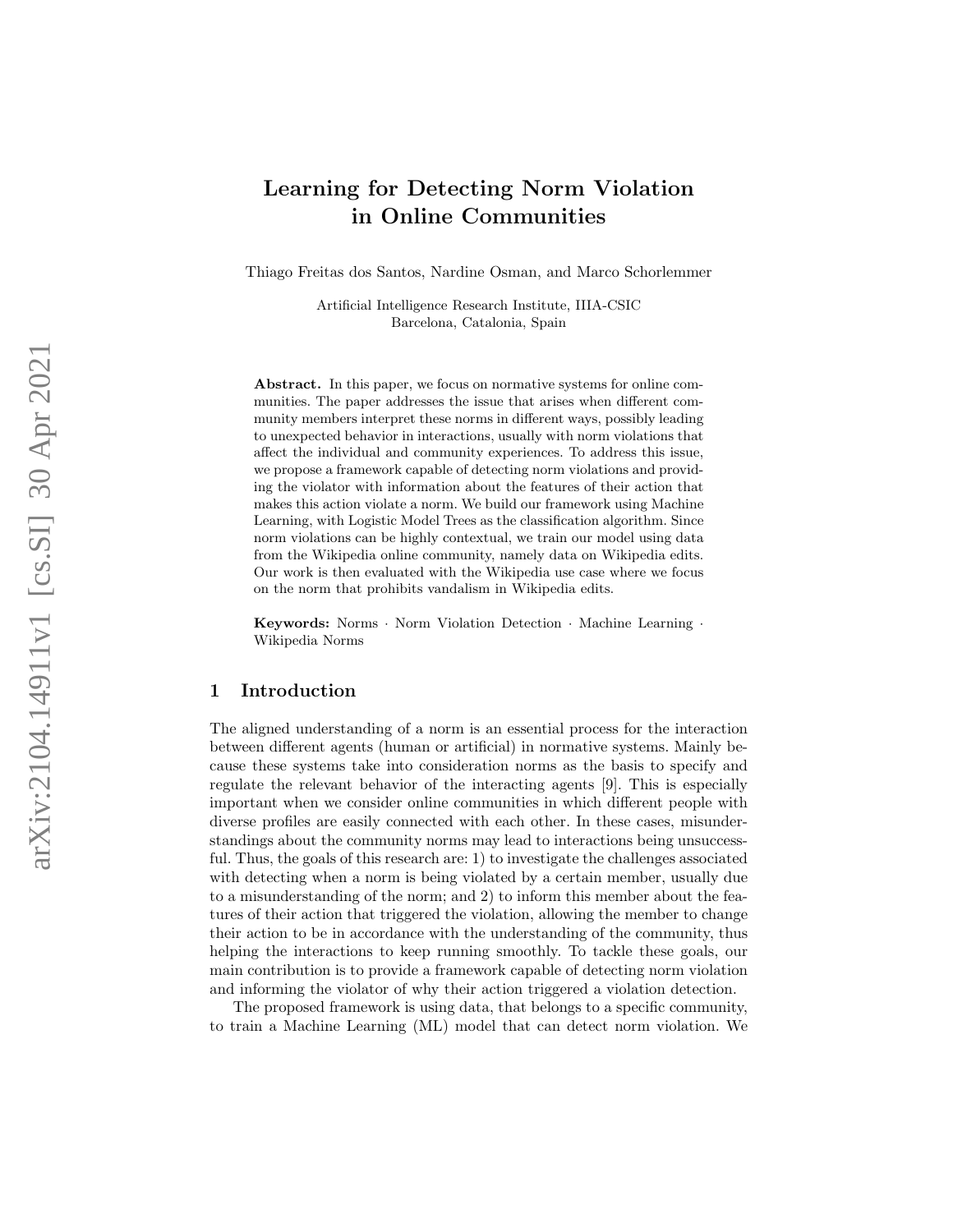chose this approach based on studies showing that the definition of what is norm violation can be highly contextual, thus it is necessary to consider what a certain community defines as norm violation or expected behavior [2, 4, 16].

To investigate norm violations, this work is specifically interested in norms that govern online interactions, and we use the Wikipedia community as a testbed, focusing on the article editing actions. This area of research is not only important due to the high volume of interactions that happen on Wikipedia, but also for the proper inclusion and treatment of diverse people in these online interactions. For instance, studies show that, when a system fails to detect norm violations (e.g., hate speech or gender, sexual and racial discrimination), the interactions are damaged, thus impacting the way people interact in the community [8, 11].

Previous works have dealt with norms and normative systems, proposing mechanisms for norm conflict detection [1], norm synthesis [12], norm violation on Wikipedia [17, 3] and other online communities, such as Stack Overflow [5] and Reddit [4]. However, our approach differs mainly in three points: 1) implementing an ML model that allows for the interpretation of the reasons leading to detecting norm violation; 2) incorporating a taxonomy to better explain to the violator which features of their actions triggered the norm violation, based on the results provided by our ML model; and 3) codifying actions in order to represent them through a set of features acquired from previous knowledge about the domain, which is necessary for the above two points. Concerning the last point, we note that our framework does not consider the action as is, but a representation of that action in terms of features and the relation of those features to norm violation (as learned by the applied ML model). For the Wikipedia case, we represent the action of editing articles based on the categorization introduced in [17], with features such as: the measure of profane words, the measure of pronouns, and the measure of Wiki syntax/markup (the details of these are later presented in Section 4.2).

To build our proposed framework, this work investigates the combination of two main algorithms: 1) the Logistic Model Tree, the algorithm responsible for classifying an article edit as a violation or not; and 2) the K-Means, the clustering algorithm responsible for grouping the features that are most relevant for detecting a violation. The information about the relevant features is then used to navigate the taxonomy and get a simplified taxonomy of these relevant features.

Our experiments describe how the ML model was built based on the training data provided by Wikipedia, and the results of applying this model to the task of vandalism detection in Wikipedia's article edits illustrate how our approach can reach a precision of 78,1% and a recall of 63,8%. Besides, the results also show that our framework can provide information about the specific group of features that affect the probability of an action being considered a violation, and we make use of this information to provide feedback to the user on their actions.

The remainder of this paper is divided as follows. Section 2 presents the basic mechanisms used by our proposed framework. Section 3 describes our framework,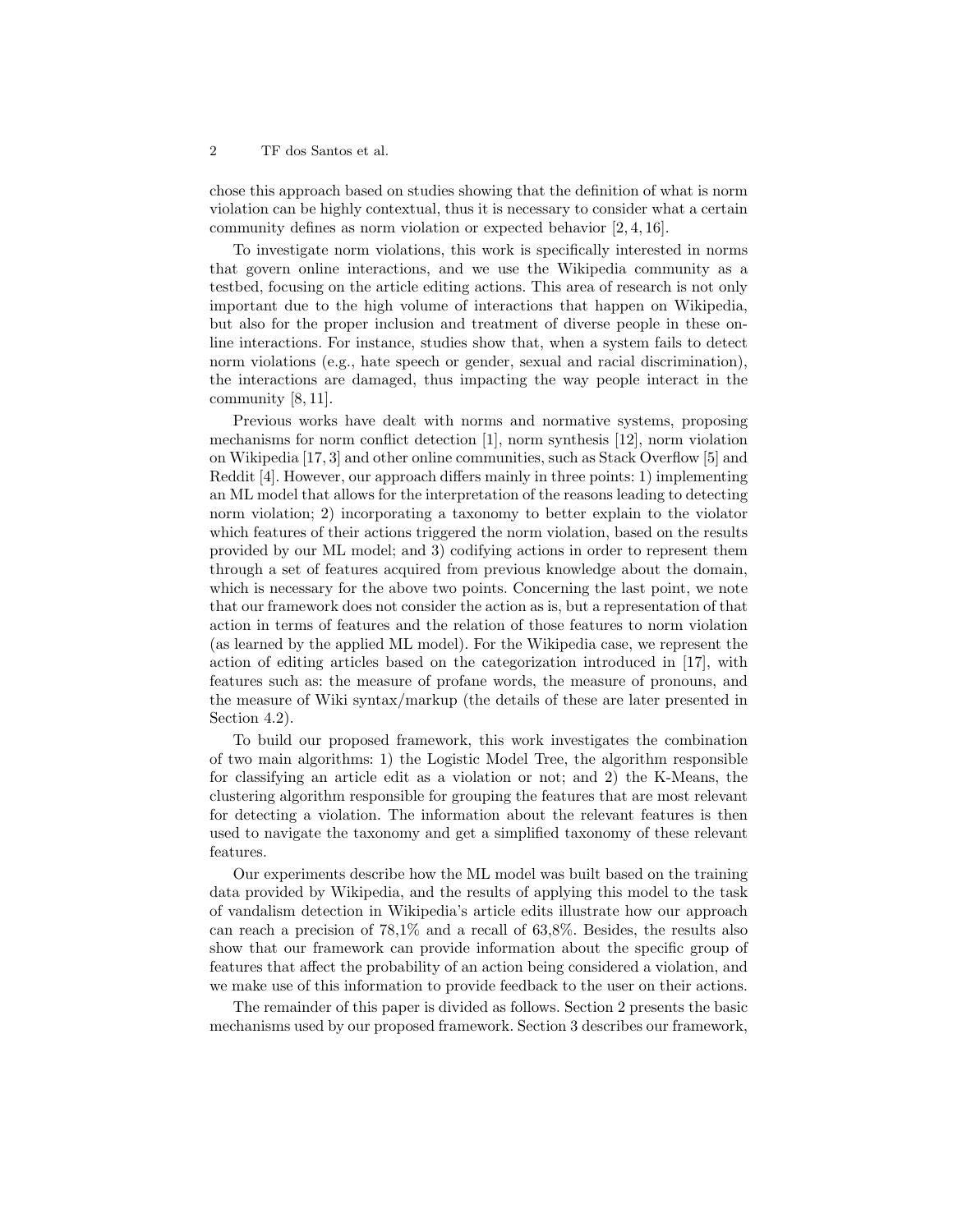while Section 4 presents its application to the Wikipedia edits use case, and Section 5 presents our experiment and its results. The related literature is presented in Section 6. We then describe our conclusions and future work in Section 7.

# 2 Background

This section aims to present the base concepts upon which this work is built. We first start with the description of the taxonomy, which we intend to use to formalize a community's knowledge about the features of the actions. Next, we describe the ML algorithms applied to build our framework. First, the Logistic Model Tree (LMT) algorithm, which is used to build the model responsible for detecting possible vandalism; and second, the K-Means algorithm, responsible for grouping the features of the action that are most relevant for detecting violation.

#### 2.1 Taxonomy for Action Representation

In the context of our work, an action (executed by a user in an online community) is represented by a set of features. Each of these features describes one aspect of the action being executed, i.e., the composing parts of the action. The goal of adopting this approach is to equip our system with an adaptive aspect, since by modelling an action as a set of features allows the system to deal with different kinds of actions (in different domains). For example, we could map the action of participating in an online meeting by features, such as: amount of time present in the meeting; volume of message exchange; and rate of interaction with other participants. Besides, in the context of norm violation, the proposed approach can use these features to explain which aspects of an action were problematic.

Defining an action through its features gives information about different aspects of the action that might have triggered a violation. However, it is still necessary to find a way to present this information to the violators. The idea is that this information must be provided in a human-readable way, allowing the users to understand what that feature means and how different features are related to each other. With these requirements in mind, we propose the use of a taxonomy to present this data. This classification scheme provides relevant information about concepts of a complex domain in a structured way [7], thus handling the requirements of our solution.

We note that, in this work, the focus is not on *building* a taxonomy of features. Instead, we assume that the taxonomy is provided with their associated norms. Our system uses this taxonomy, navigating it to select the relevant features. The violator is then informed about the features (presented as a subsection of the larger taxonomy) that triggered the violation detected by our model.

#### 2.2 Logistic Model Tree

With respect to the domain of detecting norm violations in online communities, interpreting the ML model is an important aspect to consider. Thus, if a community is interested in providing the violator with information about the features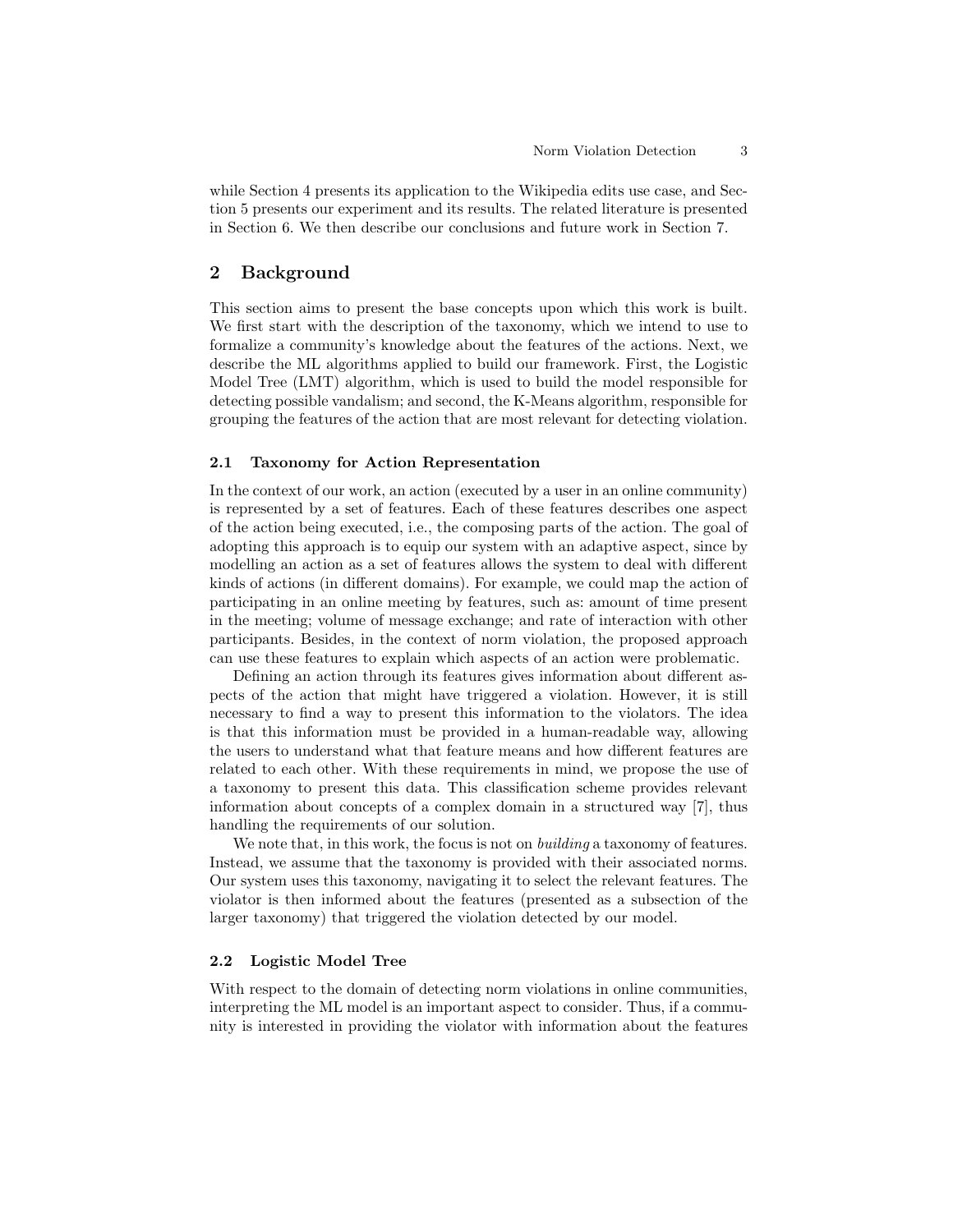of their action that are indicative of violation, then the proposed solution needs to work with a model that can correctly identify these problematic features.

In this work, we are interested in supervised learning, which is the ML task of finding a map between the input and the output. Several algorithms exist that implement the concepts of supervised learning, e.g., artificial neural networks and tree induction. We are most concerned with the ability of these algorithms to generate interpretable outputs, i.e., how the model explains the reasons for taking a certain decision. As such, the algorithm we chose that contains this characteristic is the tree induction algorithm.

The ability to interpret the tree induction model is provided by the way a path is defined in this technique (basically a set of if-then statements), which allows our model to find patterns in the data, present the path followed by the model and consequently provide the reasons that lead to that conclusion.

Although induction trees have been a popular approach to solve classification problems, this algorithm also presents some disadvantages. This has prompted Landwehr et al. [10] to propose the Logistic Model Tree (LMT) algorithm, which adds logistic regression functions at the leaves of the tree.

In logistic regression, there are two types of variables: the independent and the dependent variables. The goal is to find a model able to describe the effects of the independent variables on the dependent ones. In our context, the output of the model is responsible for predicting the probability of an action being classified as norm violation.

Dealing with odds is an interesting aspect present in logistic regression, since the increase in a certain variable indicates how the odds changes for the classification output, in this case the odds indicate the effect of the independent variables on the dependent ones. Besides, another important aspect is the equivalence of the natural log of the odds ratio and the linear function of the independent variables, represented by equation 1:

$$
ln(\frac{p}{1-p}) \leftarrow \beta_0 + \beta_1 x_1 \tag{1}
$$

where ln is the logarithm of the odds ratio,  $p$  [0,1] is the probability of an event occurring.  $\beta$  represents the parameters of the model, in our case the weights for features of the action. After calculating the natural logarithm, we can then use the inverse of the function to get our estimated regression equation:

$$
\hat{p} \leftarrow \frac{\epsilon^{\beta_0 + \beta_1 x_1}}{1 + \epsilon^{\beta_0 + \beta_1 x_1}} \tag{2}
$$

where  $\hat{p}$  is the probability estimated by the regression model.

With these characteristics of logistic regression, we can see how this technique can be used to highlight attributes (independent variables) that have relevant influence over the output of the classifier probability.

Landwehr et al. [10] demonstrate how neither of the two algorithms described above (Tree Induction and Logistic Regression) is better than the other. Thus,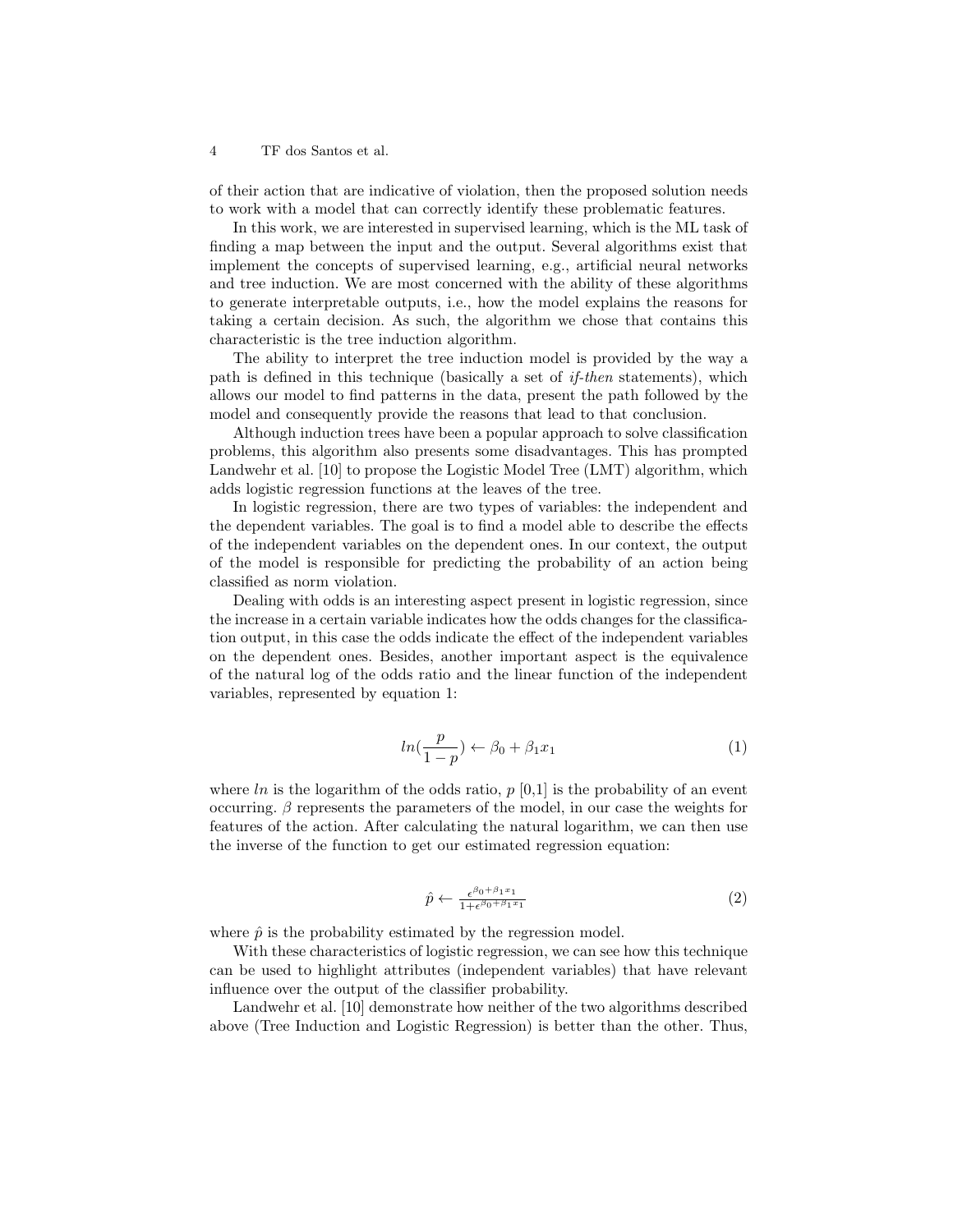to tackle the issues present in these two algorithms, LMT adds to the leaves of the tree a logistic regression function.

Figure 1 presents the description of a tree generated by the LMT algorithm. With a similar process as the standard decision tree, the LMT algorithm obtains a probability estimation as follow: first, the feature is compared to the value associated with that node. This step is repeated until the algorithm has reached a leaf node, when the exploration is completed. Then the logistic regression function determines the probabilities for the class, as described by equation 2.



Fig. 1. An example of a tree built by the LMT algorithm [10].  $X_1$  and  $X_2$  are features present in the dataset.  $F_1$  and  $F_2$  are the equations found by the logistic regression model, describing the weights for each feature present in the training dataset.

#### 2.3 K-Means Clustering Method

K-Means is a clustering algorithm with the goal of finding a number  $K$  of clusters in the observed data, attempting to group the most 'similar' data points together. This algorithm has been used successfully in different applications, such as feature learning [15] and computer vision [20]. To achieve this goal, K-Means clusters the data using the nearest mean to the cluster center (calculating the squared Euclidean distance), thus reducing the variance within the group [14].

In this work, the K-Means algorithm can be used to group the features that may indicate an action as violation (we use the features' weights multiplied by their input values as indication of relevance for the classification probability). First, after detecting a possible violation, the ML model provides the K-Means algorithm with the set of features present in the logistic regression and their associated values (the input multiplied by the weight). Then, based on the values of these features, the algorithm is responsible for separating the features in two groups: 1) those that our model found with highest values, i.g., the most relevant for the vandalism classification; and 2) those with the lowest values, e.g., less relevant for the vandalism classification. Lastly, the output of K-Means informs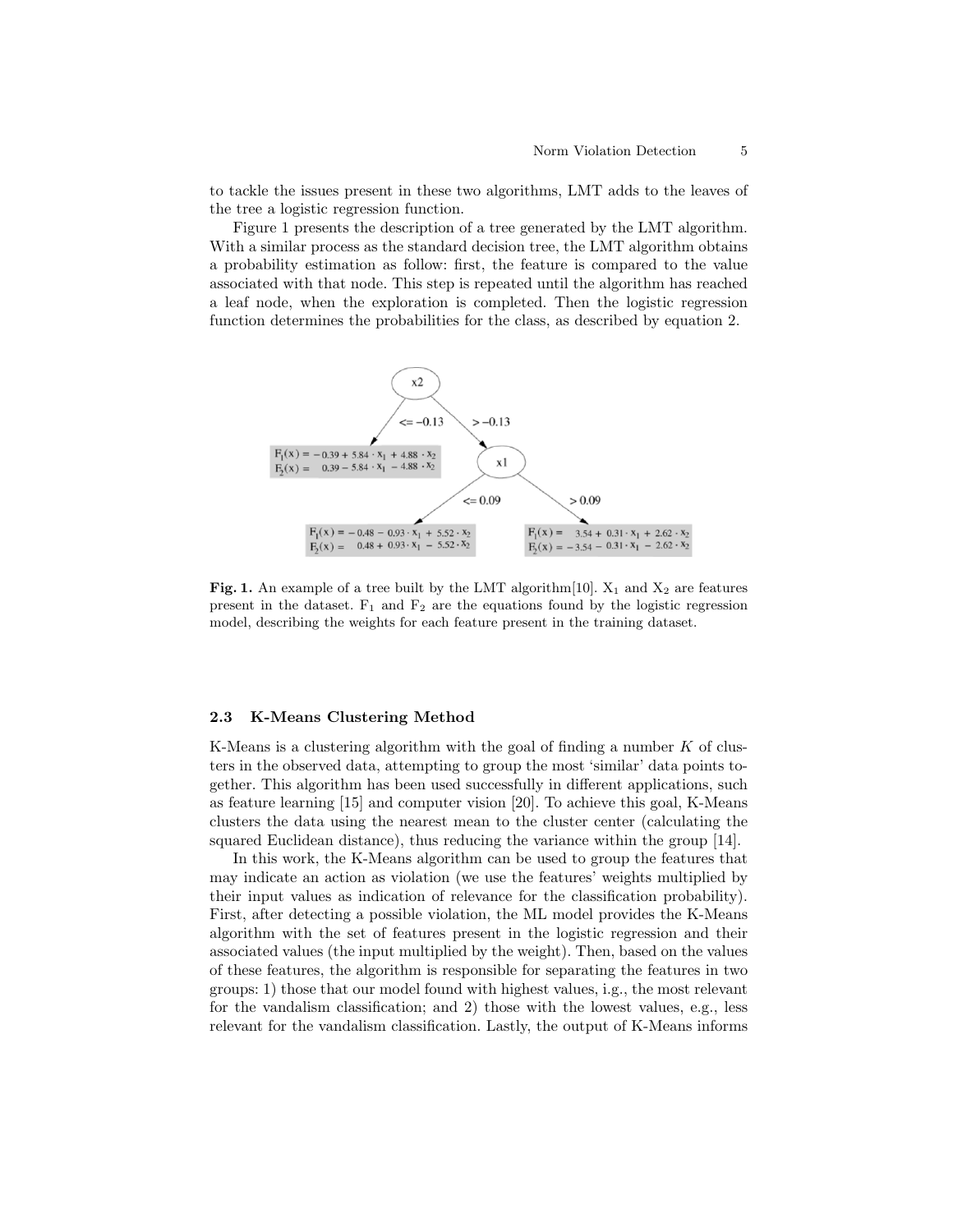the framework which are the most relevant features for detecting violations (i.e. the first group), which the framework can then use to navigate the taxonomy and present a selected simplified taxonomy of relevant features to the violator.

## 3 Framework for Norm Violation Detection (FNVD)

This section presents the main contribution of our work, the framework for norm violation detection (FNVD). The goal of this framework is to be deployed in a normative system so that when a violation is detected, the system can enforce the norms by, say, prohibiting the action.

The main component of our framework is the machine learning (ML) algorithm behind the detection of norm violations, specifically the LMT algorithm of Section 2.2. An important aspect to take into consideration, when using this algorithm, is the data needed to train the model. In our work, the community must provide the definitions of norm violations through a dataset that exemplifies actions that were previously labeled as norm violations. Thus, here we are using data provided by Wikipedia, gathered using Mechanical Turk [13].

After defining the data source, our proposed approach essentially 1) collects the data used to train the LMT model; 2) trains the LMT model to detect possible violations and to learn the action's features relevant to norm violations; and 3) when violations are detected, according to the LMT model's results, then the action responsible for the violation is rejected and the violator is informed about the features of their action that triggered the model output. Furthermore, in both cases (when actions are labelled as violating norms or not), we suggest that the framework collects feedback from the members of the community, which can then be used as new data to retrain the ML model. This is important as we strongly believe that communities and their members evolve, and what may be considered a norm violation today might not be in the future. For example, imagine a norm that states that hate speech is not allowed. Agreeing on the features of hate speech may change from one group of people to another and may also change over time. Consider the evaluation of the N-word, which is usually seen as a serious racial offense and can automatically be considered a text that violates the "no hate speech" norm. However, imagine a community of African Americans frequently saluting each other with the phrase "Wussup nigga" and the ML model classifying their text as hate speech. Clearly, human communities do not always have one clear definition of concepts like hate speech, violation, freedom of speech, etc. The framework, as such, must have a mechanism to adapt to the views of the members of its community, as well as adapt to the views that may change over time. While we leave the adaptation part for future work, we highlight its need in this section, and prepare the framework to deal with such adaptions, as we illustrate in Figure 2.

To further clarify how our framework would act to detect a norm violation when deployed in a community, it is essential to explore the diagram in Figure 2. Step 0 represents the training process of the LMT model, which is a fundamental part of our approach because it is in this moment that the rules for norm viola-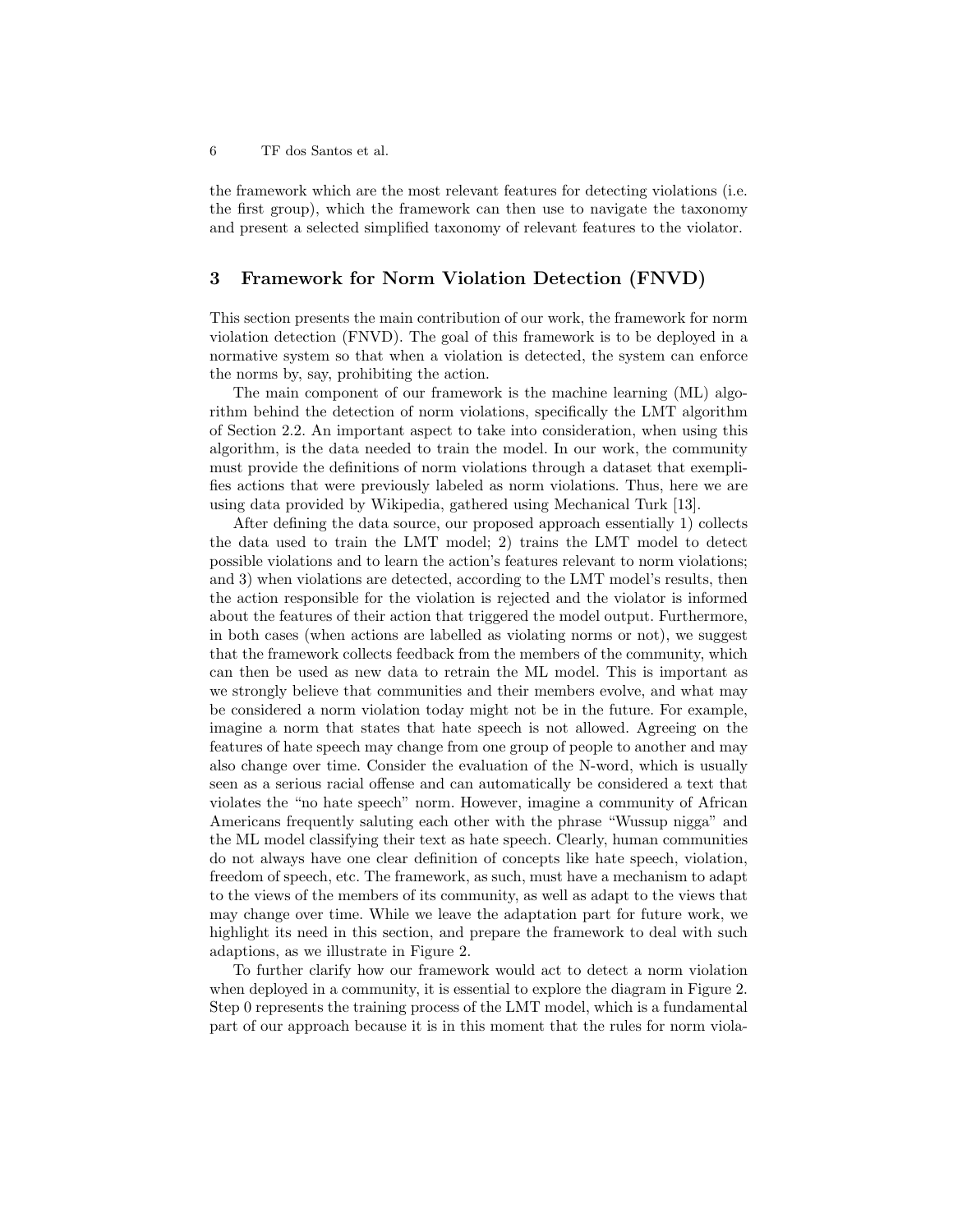

Fig. 2. How the framework works when deployed in an online community.

tion are specified. Basically, after training the model, our framework would have identified a set of rules that describe norm violation. We can portray these rules as a conjunction of two elements: 1) the tree that is built by the LMT algorithm on top of the collected data; and 2) the weights presented in the leaves of the tree. These weights are the parameters of the estimated regression equation that defines the probability of norm violation (depicted in Equation 2). With the trained LMT model, the system starts monitoring every new action performed in the community (Step 1). In Step 2, the system maps the action to features that the community defined as descriptive of that action, which triggers the LMT model to start working to detect if that action is violating (or not) any of the norms. Step 3 presents the two different paths that can be executed by our system. If the action is detected as violating a norm (Condition 1), then we argue that the system must execute a sequence of steps to guarantee that the community norms are not violated: 1) the system does not allow the action to persist (i.e., action is not executed); 2) the system presents to the user information about which action features were the most relevant for our model to detect the norm violation, and the taxonomy of the relevant features is presented; 3) the action is logged by the system, allowing other community members to give feedback about the edit attempt, thus providing the possibility of these members flagging the action as a non-violation. The feedback collected from the users can later be used to continuously train (Step 0) our LMT model (future work). However, if the executed action is not detected as violating a norm (Condition 2), then the system can proceed as follows. The action persists in the system (i.e., action is executed), and since any model may incorrectly classify some norm violation as non-violation, the system allows the members of the community to give feedback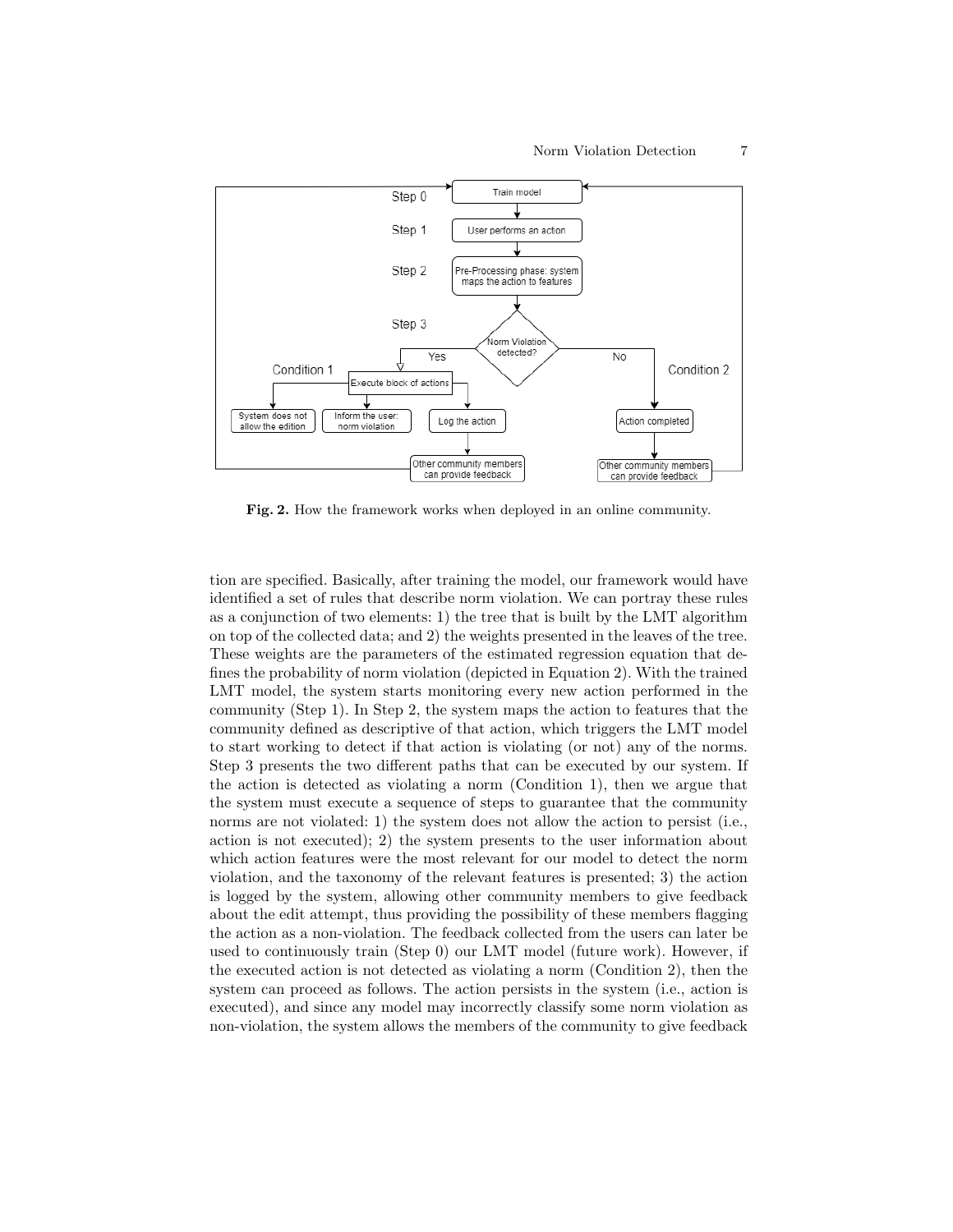about that action, providing the possibility of flagging an already accepted action as a violation. Getting people's feedback on violations that go unnoticed by the model is a way to allow the system to adapt to new data (people's feedback) and update the definitions of norm violations by continuously training the LMT model (Step 0).

To obtain the relevant features for the norm violation classification (Condition 1), we use the K-Means algorithm. In our context, due to the estimated logistic regression equation, the LMT model provides the weights for each feature multiplied by the value of these features for the action. This indicates the influence of the features on the model's output (i.e., the probability of an action being classified as norm violation). With the weights and specific values for the features, the K-Means algorithm can group the set of features that present the highest multiplied values, which are the ones we assume that contribute the most for the probability of norm violation. Then, by searching the taxonomy using the group of relevant features, our system can provide the taxonomy structure of the features that trigger norm violation, this is useful due to the explanatory and interpretation characteristics of a taxonomy. The aim of providing this information is to clarify to the member of the community performing the action, what are the problematic aspects of their action as learned by our model.

## 4 The Wikipedia Vandalism Detection Use Case

We focus on the problem of detecting vandalism in Wikipedia article edits. This use case is interesting because Wikipedia is an online community where norms such as 'no vandalism' may have different interpretations by different people. In what follows, we first present the use case's domain, followed by the taxonomy used by our system, and finally, an illustration of how our proposed framework may be applied to this use case.

#### 4.1 Domain

Wikipedia [18] is an online encyclopedia, containing articles about different subjects in any area of knowledge. It is free to read and edit, thus any person with a device connected to the internet can access it and edit its articles. Due to the openness and collaborative structure of Wikipedia, the system is subject to different interpretations of what is the community's expectation concerning how content should be edited. To help address this issue, Wikipedia has compiled a set of rules, the Wikipedia norms [13], to maintain and organize its content.

Since we are looking for an automated solution for detecting norm violations by applying machine learning mechanisms, the availability of data becomes crucial. Wikipedia provides data on what edits are marked as vandalism, where vandalism annotations were provided by Amazon's Mechanical Turk. Basically, every article edit was evaluated by at least three people (Mechanical Turks) that decided whether the edit violates the 'no vandalism' norm or not. In the context of our work, the actions performed by the members of the community are the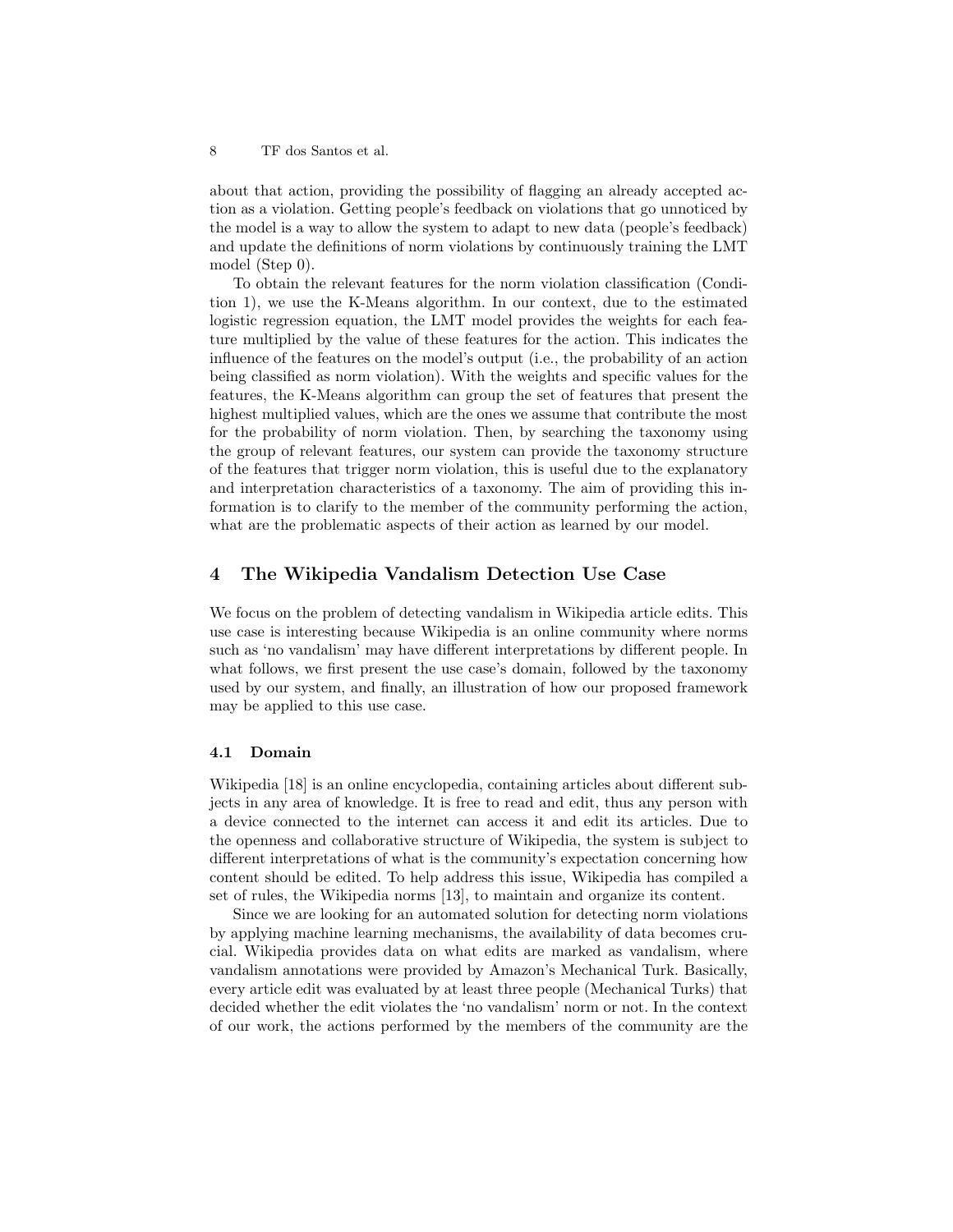Wikipedia users' attempts to edit articles, and the norm is "Do not engage in vandalism behavior" (which we refer to as the 'no vandalism' norm). It is this precise dataset that we have used to train the model that detects norm violations. We present an example of what is considered a vandalism in a Wikipedia article edit, where a user edited an article by adding the following text: "Bugger all in the subject of health ect."

#### 4.2 Taxonomy Associated with Wikipedia's 'No Vandalism' Norm

An important step in our work is to map actions to features and then specify how they are linked to each other. We manually created a taxonomy to describe these features by separating them in categories that describe their relation with the action.<sup>1</sup> In this work, we consider the 58 features described in [17] and 3 more that were available in the provided dataset: LANG MARKUP IMPACT, the measure of the addition/removal of Wiki syntax/markup; LANG EN PROFANE BIG and LANG EN PROFANE BIG IMPACT, the measure of addition/removal of English profane words. In the dataset, features ending with IMPACT are normalized by the difference of the article size after edition. The main objective of this taxonomy is to help our system present to the violator an easy-to-read explanation of the reasons why their article edit was marked as violating a norm by our model, specifying the features with highest influence to trigger this violation.

To further explain our taxonomy approach, we present in Figure 3 the constructed taxonomy for Wikipedia's 'no vandalism' norm. We observe that features can be divided in four main groups. The first is user's direct actions, which represent aspects of the user's article editing action, e.g., adding a text. This group is further divided in four sub-groups: a) written edition, which contains features about the text itself that is being edited by the user; b) comment on the edition, which contains features about the comments that users have left on that edition; c) article after edition, which contains features about how the edited article changed after the edition was completed; and d) time of edition, which contains features about the time when the user made their edition. The second group is the user's profile, general information about the user. The third is the page's history, how the article changed with past editions. The last group is reversions, which is essentially information on past reversions.<sup>2</sup> In total, these groups have 61 features, but due to simplification purpose, Table 1 only presents a subset of those features.

#### 4.3 FNVD Applied to Wikipedia Vandalism Detection

It this section, we first describe an example of how our framework can be configured to be deployed in the Wikipedia community. First, the community provides the features and the taxonomy describing that feature space (see Figure 3). Then,

<sup>&</sup>lt;sup>1</sup> For the complete taxonomy, the reader can refer to https://bit.ly/3sQFhQz

<sup>&</sup>lt;sup>2</sup> A reversion is when an article is reverted back to a version before the vandalism occurred.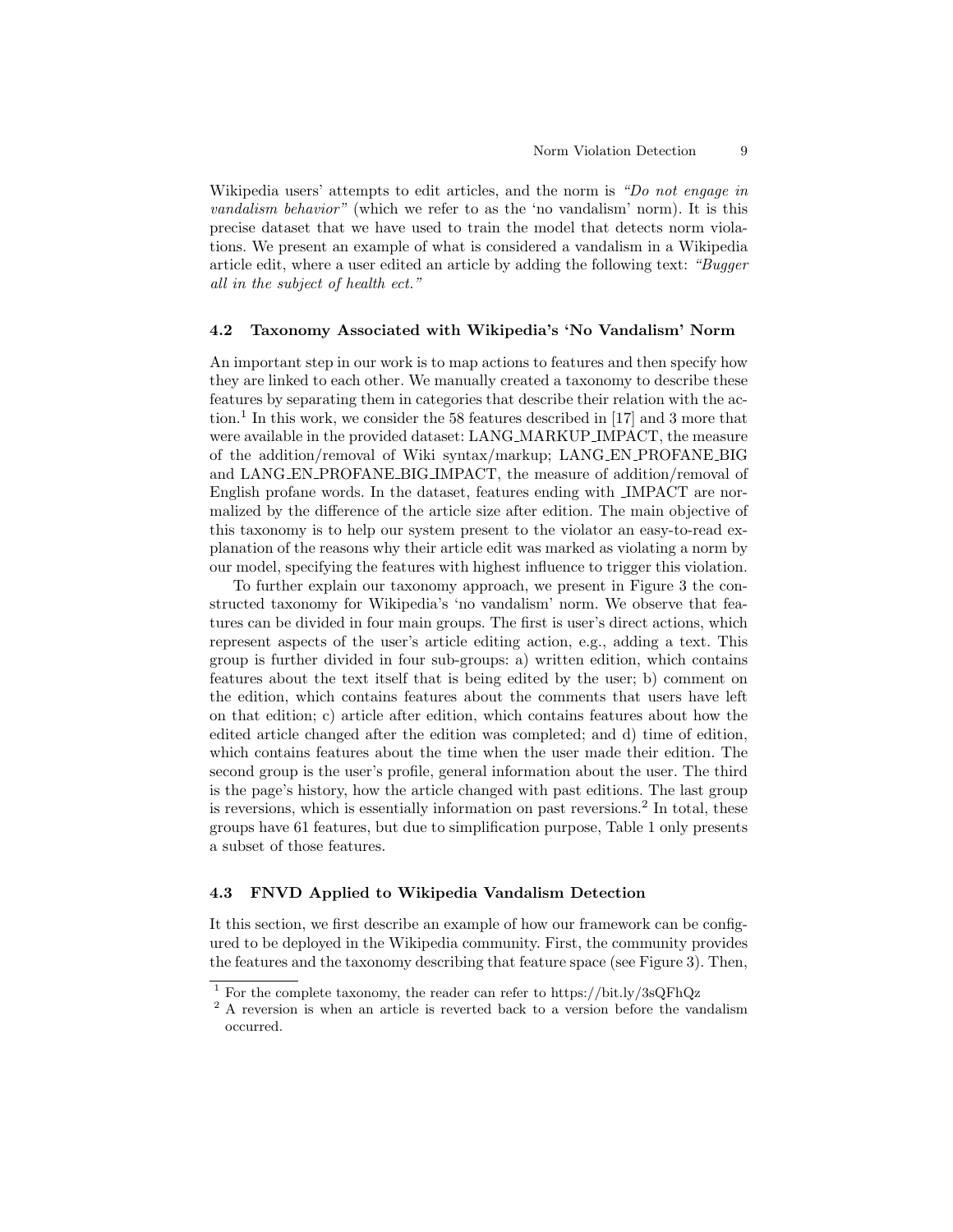

Fig. 3. Taxonomy associated with Wikipedia's 'no vandalism' norm.

Table 1. Example of Features present in the taxonomy groups.

| Group                  | $_{\rm i}$ Features                                         |
|------------------------|-------------------------------------------------------------|
| <b>Written Edition</b> | LANG_ALL_ALPHA; LANG_EN_PRONOUN                             |
|                        | Comment on Edition COMM_LEN; COMM_LEN_NO_SECT               |
|                        | Article After Edition SIZE_CHANGE_RESULT; SIZE_CHANGE_CHARS |
| Time of Edition        | TIME_TOD; TIME_DOW                                          |
| User's Profile         | HIST_REP_COUNTRY; USER_EDITS_DENSITY                        |
| Page's History         | PAGE_AGE; WT_NO_DELAY                                       |
| Reversions             | HASH_REVERTED; HASH_IP_REVERT                               |

our framework trains the LMT model to classify norm violations based on the data provided (Step 0 of Figure 2), which must contain examples of what that community understands as norm violation and regular behavior.

In the context of vandalism detection on Wikipedia, the relevant actions performed by the members of the community are the attempts to edit Wikipedia articles. Following the diagram in Figure 2, when a user attempts to edit an article (Step 1), our system will analyze this edit. We note here that our proposed LMT model does not work with the action itself, but the features that describe it. As such, it is necessary to first find the features that represent the performed action. Thus, in Step 2, there is a pre-processing phase responsible for mapping actions to the features associated to the norm in question. For example, an article about Asteroid was edited with the addition of the text " i like man!!". After getting this edition text, the system can compute the values (as described in [17]) for the 61 features, which are used to calculate the vandalism probability. For brevity reasons, we only show the values for some of these features:

- 1. LANG ALL ALPHA, the percentage of text which is alphabetic: 0,615385;
- 2. WT NO DELAY, the calculated WikiTrust score: 0,731452;
- 3. HIST REP COUNTRY, measure of how users from the same country as the editor behaved: 0,155146.

After calculating the values for all features, the LMT model can evaluate if this article edit is considered 'vandalism' or not. In the case of detecting vandalism (Condition 1 of Figure 2), the system does not allow the edition to be recorded on the Wikipedia article, and it presents to the violator two inputs. The first is the set of features of their edit that have the highest influence on the model's decision to detect the vandalism. To get this set, after calculating the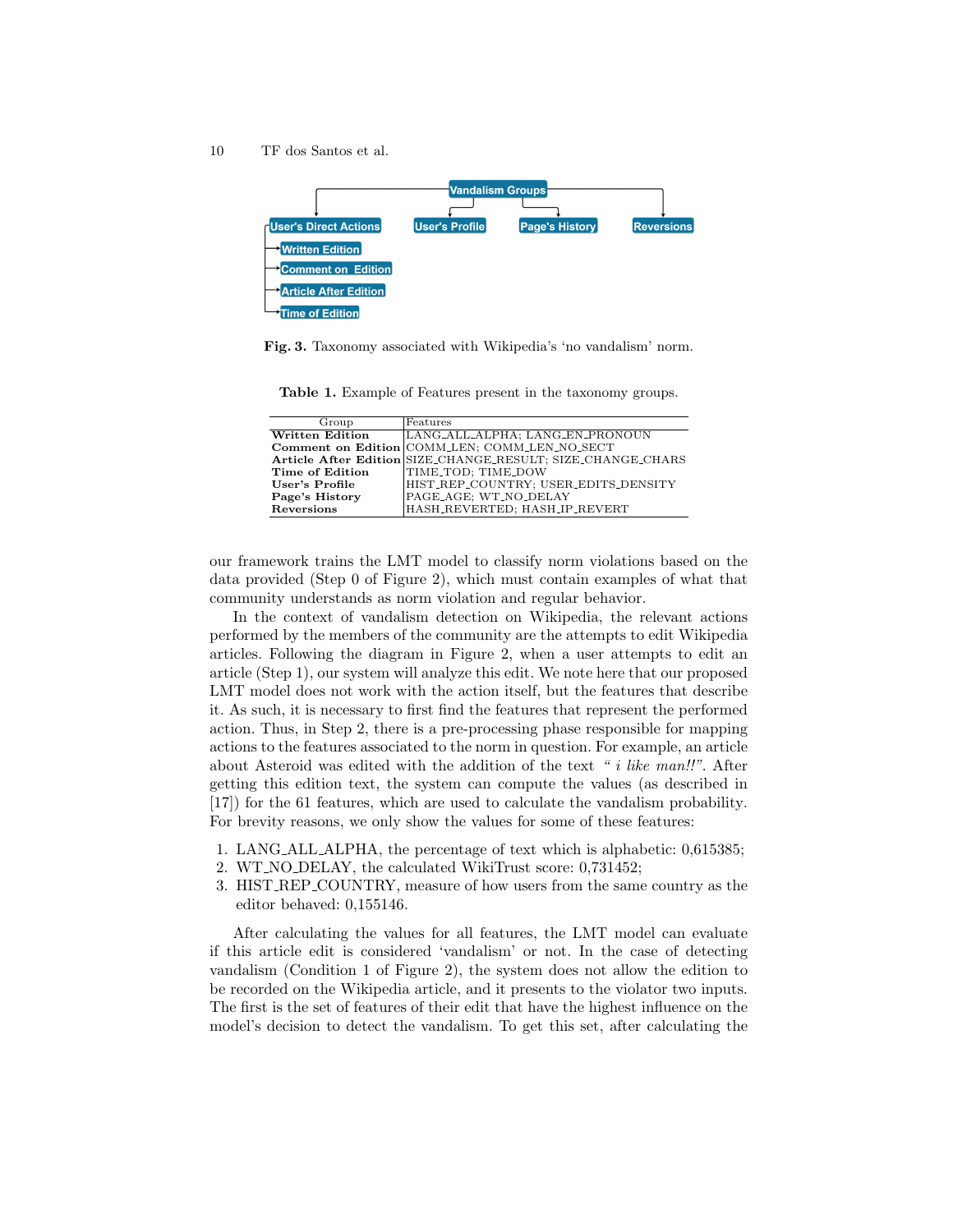probability of vandalism (as depicted in Equation 2), the LMT model provides the features that present a positive relationship with the output. These 'positive features' are then used by K-Means to create the group with the most relevant ones (Table 2 presents an example of this process). The second input is the selected part of the taxonomy related to chosen set of features, providing further explanation of those features that triggered the norm violation. Additionally, the system will log the attempt to edit the article, which eventually may trigger feedback collection that can at a later stage be used to retrain our model.

Table 2. List of features that positively affects the probability of vandalism detection. Total Value is the multiplication between the feature's values and the features' weights. The most relevant features, as found by K-Means, are marked with an (\*).

| Features                      | Total Value |
|-------------------------------|-------------|
| WT NO DELAY*                  | 1.08254896  |
| HIST_REP_COUNTRY*             | 0.899847    |
| LANG_ALL_ALPHA*               | 0.7261543   |
| HASH_REC_DIVERSITY 0.15714292 |             |
| <b>WT_DELAYED</b>             | 0.12748878  |
| LANG_ALL_CHAR_REP             | 0.12        |
| <b>HIST REP ARTICLE</b>       | 0.093548    |
|                               |             |

The features WT\_NO\_DELAY, HIST\_REP\_COUNTRY and LANG\_ALL  $\angle ALPHA$  were indicated by K-Means as the most relevant for the classification of vandalism. With this information, our framework can search the taxonomy for the relevant features and then automatically retrieve the simplified taxonomy structure for these three specific features, as shown in Figure 4.



Fig. 4. Taxonomy for part of the features that were most relevant for the vandalism classification. These features are then presented to the user with a descriptive text.

However, in case the system classifies the article edit as 'non-vandalism' (Condition 2 of Figure 2), the Wikipedia article is updated according to the user's article edit and community members may provide feedback on this new article edit, which may later be used to retrain our model (as explained in Section 3).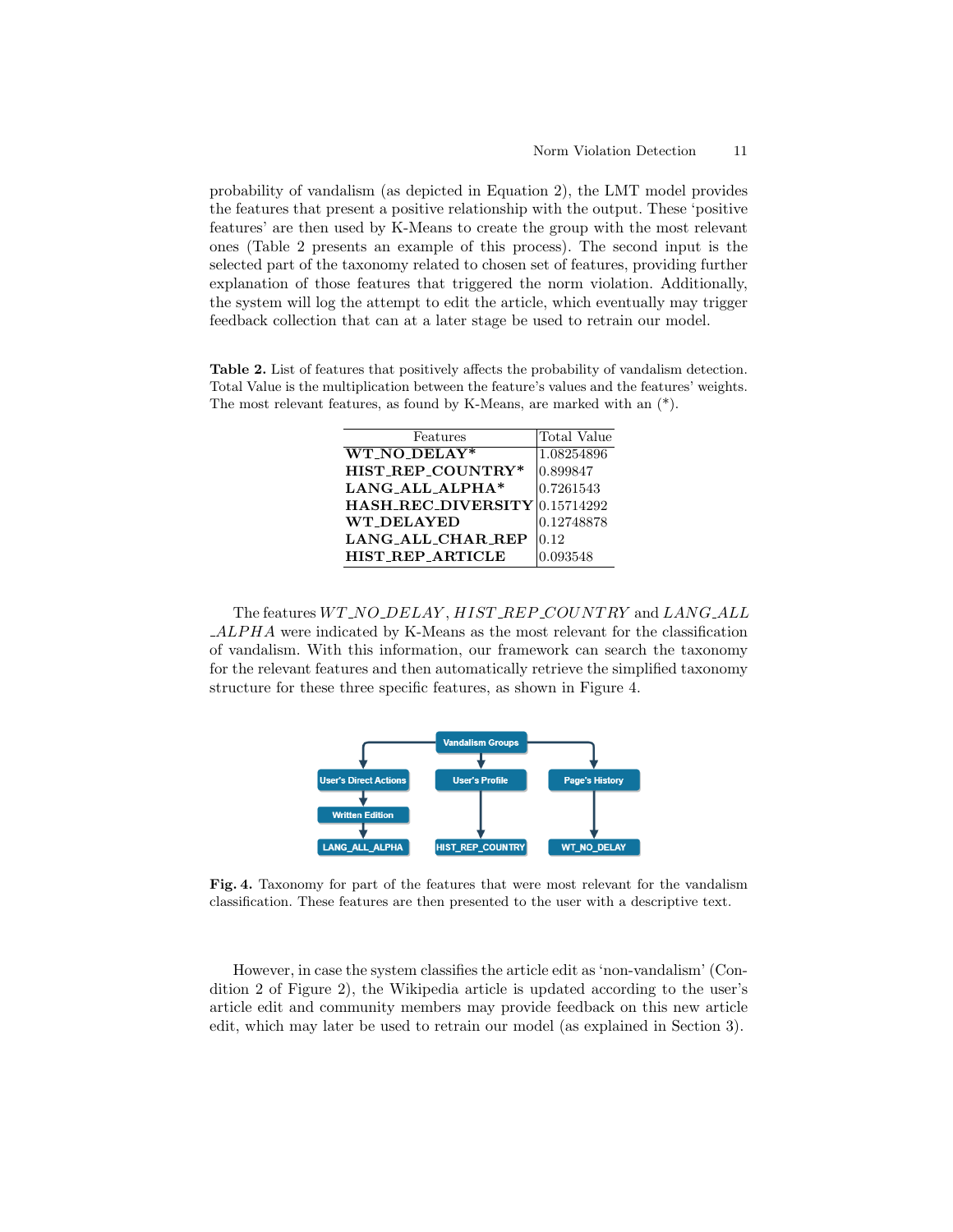## 5 Experiments and Results

The goal of this section is to describe how the proposed approach was applied for detecting norm violation in the domain of Wikipedia article edits, with an initial attempt to improve the interactions in online communities. Then, we demonstrate and discuss the results achieved.

#### 5.1 Experiments

Data on vandalism detection in Wikipedia articles [17] were used for the experiments. This dataset has 61 features and 32,439 instances for training (with 2,394 examples of vandalism editions and 30,045 examples of regular editions). The model was trained with WEKA [19] and evaluated using 10 folds cross-validation.



Fig. 5. The built model for the vandalism detection, using Logistic Model Tree.

#### 5.2 Results

The first important information to note is how the LMT model performs when classifying vandalism in Wikipedia editions. In Figure 5, it is possible to see the model that was built to perform the classification task.<sup>3</sup> The tree has four decision nodes and five leaves in total. Since the LMT model uses logistic regression at the leaves, the model has five different estimated logistic regression equations, each of these equations outputs' the probability of an edition being a vandalism.

The LMT model correctly classifies 96% of instances in general. However, when we separate the results in two groups, vandalism editions and regular

<sup>3</sup> Trained model available at: https://bit.ly/3gBBkwP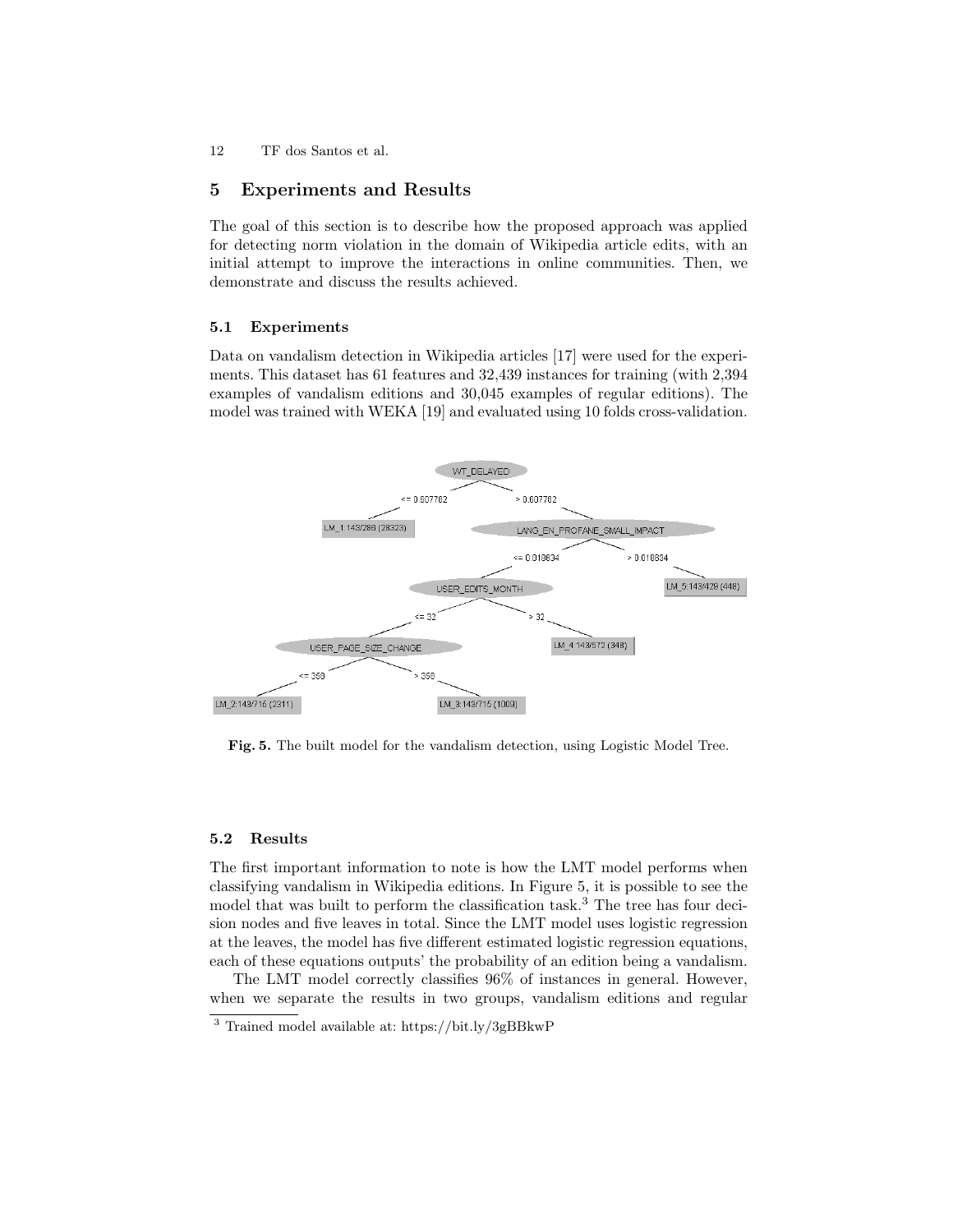editions, it is possible to observe a difference in the model's performance. For the regular editions, the LMT model achieves a precision of 97,2%, and a recall of 98,6%. While for vandalism editions, the performance of the model drops, with a precision of  $78,1\%$  and a recall of 63,8%. This decrease can be explained by how the dataset was separated and the number of vandalism instances, which consequently leads to an unbalanced dataset. In the dataset, the total number of vandalism instances is 2,394 and the other 30,045 instances are of regular editions. A better balance between the number of vandalism editions and regular edition should improve our classifier, thus in the future we are exploring other model configurations (e.g., ensemble models) to handle data imbalance.



Fig. 6. Number of occurrences of relevant features in vandalism detection.

The influence of each feature on determining the probability of a norm violation is provided by the LMT model (as assumed in this work, feature influence is model specific, meaning that a different model can find a different set of relevant features). The graph in Figure 6 shows the number of times a feature is classified as relevant by the built model. Some features appear in most of the observations, indicating how important they are to detect vandalism. Future work shall investigate if this same behavior (some features present in the actions have more influence than other features to define the norm violation probability) can be detected in other domains.

"LANG ALL ALPHA" recurrently appears as relevant when vandalism is detected. This happens because this feature presents, as estimated by the LMT model, a positive relationship with the norm violation, meaning that when a vandalism edition is detected, this feature is usually relevant for the classification.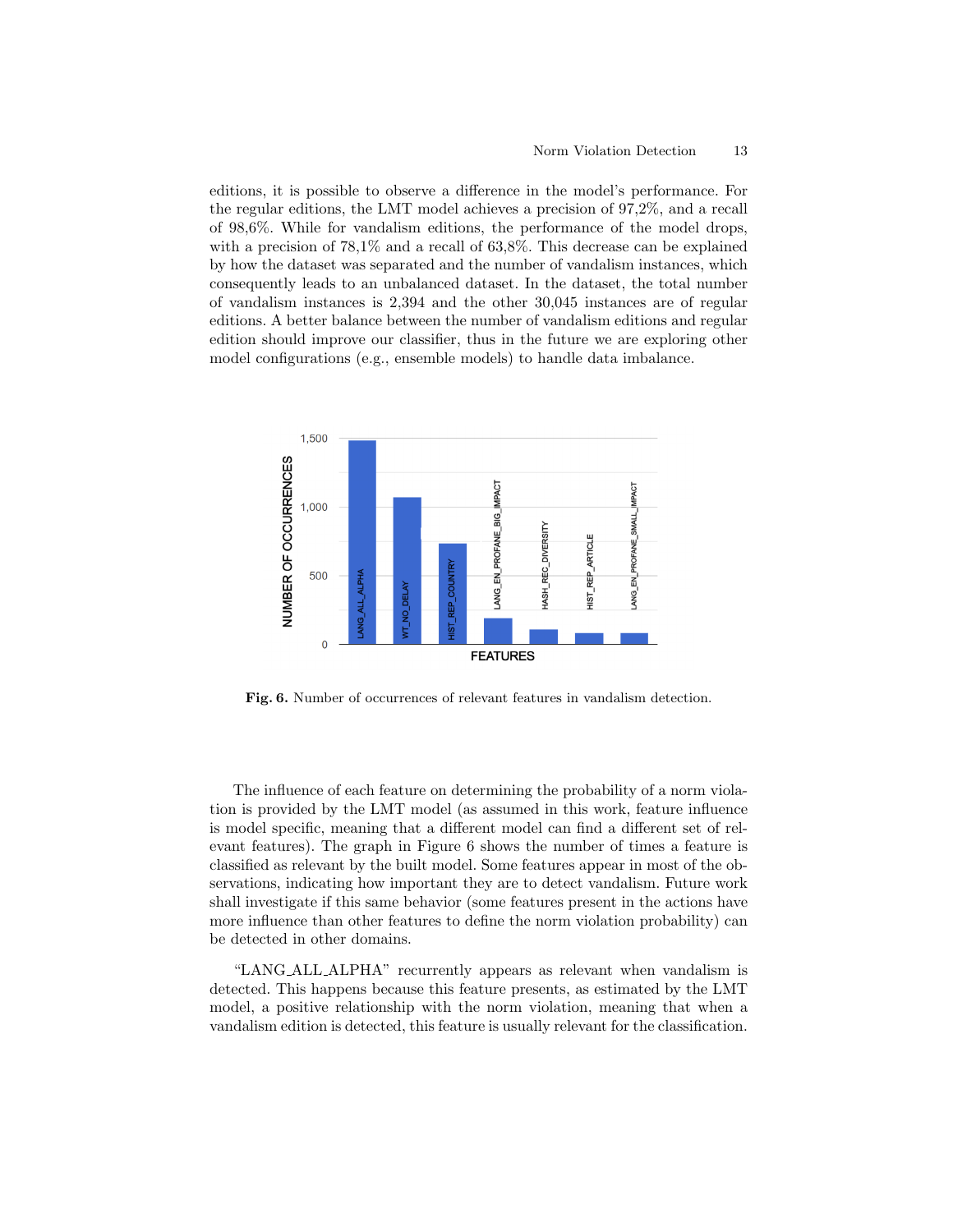### 6 Related Work

In this section, we present the most relevant works related to that reported in this paper. Specifically, we reference the relevant literature that uses ML solutions to learn the meaning of a violation, then use that to detect violations in online communities. In addition to the specific works presented below, it is also worth to mention a survey that studies a variety of research in the area, focusing on norm violation detection in the domains of hate speech and cyberbullying [2].

Also investigating norm violation in Wikipedia but using the dataset from the comments on talk page edits, Anand and Eswari [3] present a Deep Learning (DL) approach to classify a comment as abusive or not. Although the use of DL is an interesting approach to norm violation detection, we focus on offering interpretability, i.e., providing features our model found as relevant for the detection of norm violation. While the DL model in [3] does not provide such information.

The work by Cherian et al. [5] explores norm violation on the Stack Overflow (SO) community. This violation is studied by analyzing the comments posted on the site, which can contain hate speech and abusive language. The authors state that the SO community could become less toxic by identifying and minimizing this kind of behavior, which they separate in two main groups: generic norms and SO specific norms. There are two important similarities between our works: 1) both studies use labeled dataset from the community, considering the relevant context; and 2) the norm violation detection workflow. The main difference is that we focus on the interpretation of the reasons that indicate a norm violation as detected by our model, providing information to the user so they can decide which specific features they are changing. This is possible because we are mapping the actions into features, while Cheriyan at al. [5] work directly with the text from the comments, which allows them to focus on providing text alternatives to how the user should write their comment.

Chandrasekaran et al. [4] build a system for comment moderation in Reddit, named Crossmod. Crossmod is described as a sociotechnical moderation system designed using participatory methods (interview with Reddit moderators). To detect norm violation, Crossmod uses a ML back-end, formed by an ensemble of classifiers. Since there is an ensemble of classifiers, the ML back-end was trained using the concept of cross-community learning, which uses data from different communities to detect violation in a specific target community. Like our work, Crossmod uses labeled data from the community to train the classifiers and the norm violation detection workflow follows the same pattern. However, different from our approach, Chandrasekaran et al. [4] use textual data directly, not mapping to features. Besides, Crossmod do not provide to the user information on the parts of the action that triggered the violation classifier.

Considering another type of ML algorithm, Di Capua et al. [6] build a solution based on Natural Language Processing (NLP) and Self-Oganizing Map (SOM) to automatically detect bullying behavior on social networks. The authors decided to use an unsupervised learning algorithm because they wanted to avoid the manual work of labeling the data, the assumption is that the dataset is huge and by avoiding manual labelling, they would also avoid imposing a priori bias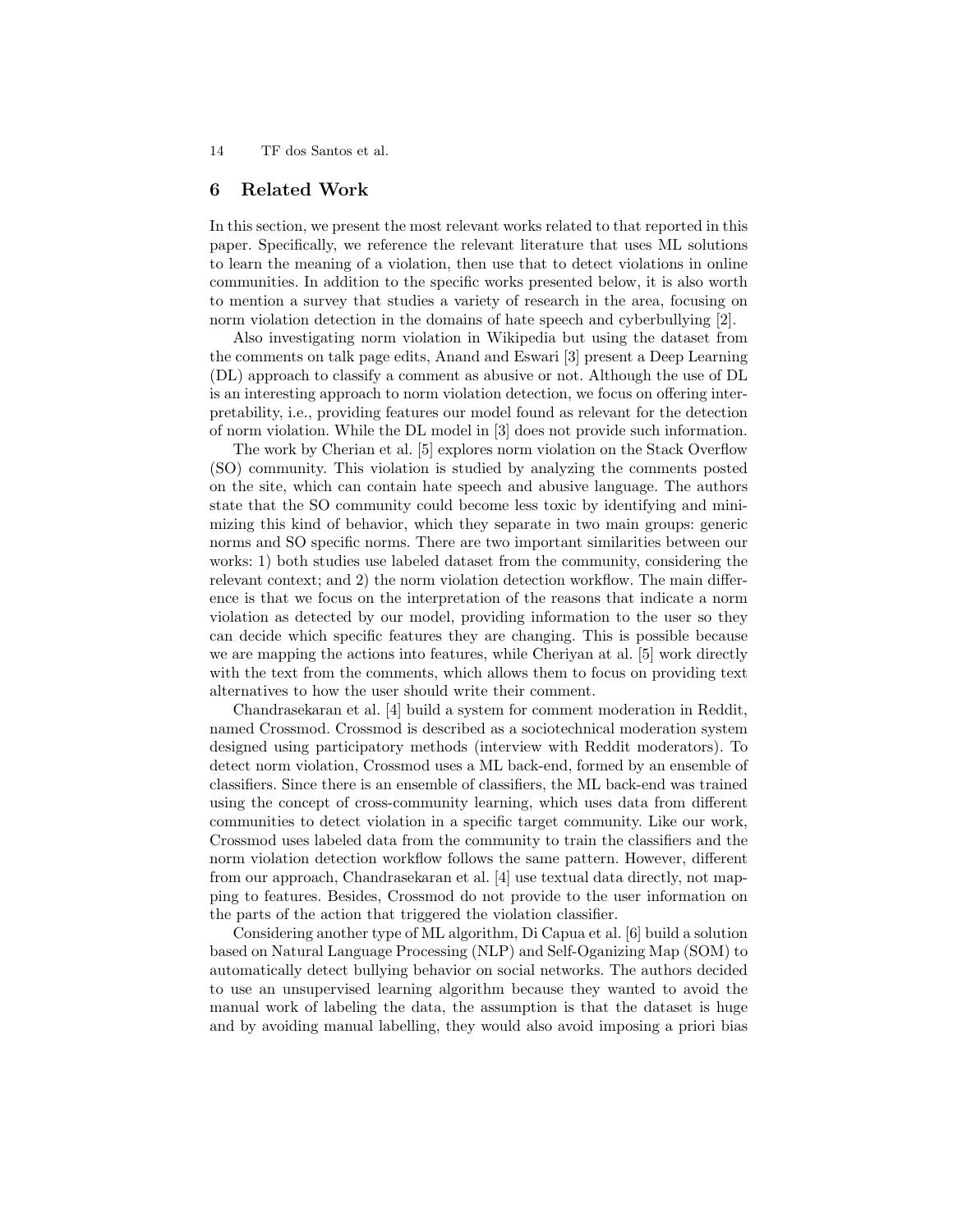about the possible classes. This differs from our assumptions since we regard the data/feedback from the community as the basis to deal with norm violation.

One interesting aspect about these studies is that they are either in the realm of hate speech or cyberbullying, which can be understood as a sub-group of norm violation by formalizing hate speech and cyberbullying in terms of norms that a community should adhere to. Researchers are interested in these fields mainly due to the damage that violating these norms can cause in the members of an online community, and due to the available data to study these communities.

## 7 Conclusion and Future Work

The proposed framework, combining machine learning (Logistic Model Trees and K-Means) and taxonomy exploration, is an initial approach on how to detect norm violations. In this paper, we focused on the issue of norm violation assuming violations may occur due to misunderstandings of norms originated by the diverse ways people interpret norms in an online community. To study norm violation, our work used a dataset from Wikipedia's vandalism edition, which contains data about Wikipedia article edits that were considered vandalism.

The framework described in this work is a first step towards detecting vandalism, and it provides relevant information about the problems (features) of the action that led to vandalism. Further investigation is still needed to get a measure of how our system would improve the interactions in an online community. The experiments conducted in our work show that our ML model has a precision of 78,1% and a recall of 63,8% when classifying data describing vandalism.

Future work is going to focus on the use of feedback from the community members to continuously train our ML model, as explained in Section 3. The idea is to apply an online training approach to our framework, so when a community behavior changes, that would be taken to indicate a new view on the rules defining the norm, and our ML model should adapt to this new view.

Throughout this investigation, we have noticed that the literature mostly deals with norm violation that focus either on hate speech or cyberbullying. We aim that our approach can be applied to other domains (not only textual), thus we are planning to explore domains with different actions to analyze how our framework deals with a different context (since these domains would have a different set of actions to be executed in an online community).

## Acknowledgements

This research has received funding from the European Union's Horizon 2020 FET Proactive project "WeNet – The Internet of us", grant agreement No 823783, as well as the RecerCaixa 2017 funded "AppPhil" project.

## References

1. Aires, J.P., Monteiro, J., Granada, R., Meneguzzi, F.: Norm Conflict Identification using Vector Space Offsets. In: IJCNN. pp. 1–8 (2018)